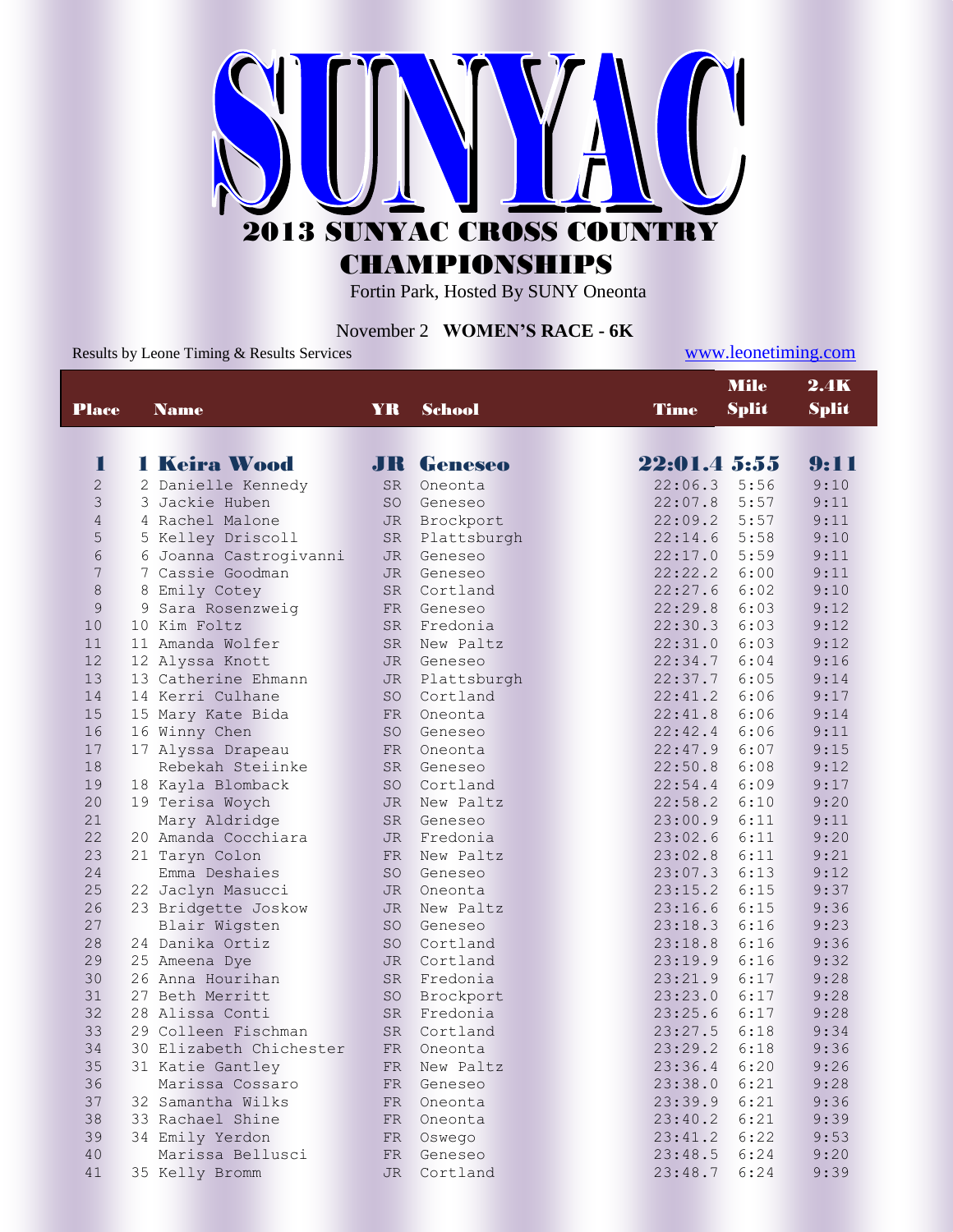| 42  | Marielle Genovesi    | JR        | Oneonta          | 23:48.9        | 6:24 | 9:27  |
|-----|----------------------|-----------|------------------|----------------|------|-------|
| 43  | 36 Julia Smith       | SO        | Buffalo State    | 23:49.7        | 6:24 | 9:38  |
| 44  | Michelyn Little      | SO        | Cortland         | 23:51.1        | 6:24 | 9:38  |
| 45  | 37 Becca List        | SR        | Fredonia         | 24:00.1        | 6:27 | 9:36  |
| 46  | 38 Katlyn McNamara   | SO        | Buffalo State    | 24:00.4        | 6:27 | 9:39  |
| 47  | 39 Sarah Swertfeger  | SO        | Brockport        | 24:01.7        | 6:27 | 9:29  |
| 48  | Dayna Eikeseth       | SR        | Cortland         | 24:04.9        | 6:28 | 9:48  |
| 49  | Allison Ryley        | SR        | Oneonta          | 24:05.6        | 6:28 | 9:52  |
| 50  |                      |           |                  | 24:06.0        | 6:28 |       |
|     | 40 Meghan Murphy     | JR        | Oswego           |                |      | 10:06 |
| 51  | 41 Lauren Kotas      | FR        | Fredonia         | 24:07.1        | 6:29 | 9:42  |
| 52  | Ashton Hughes        | SO        | Geneseo          | 24:10.2        | 6:29 | 9:40  |
| 53  | 42 Heather La Vallee | SO        | Brockport        | 24:11.2        | 6:30 | 9:38  |
| 54  | Jackie Boyce         | SO        | Cortland         | 24:15.6        | 6:31 | 9:46  |
| 55  | 43 Tara Murphy       | SR        | Buffalo State    | 24:16.1        | 6:31 | 9:46  |
| 56  | 44 Sharae Smith      | FR        | Buffalo State    | 24:17.2        | 6:31 | 9:50  |
| 57  | 45 Andrea Prusik     | SR        | New Paltz        | 24:17.7        | 6:31 | 9:45  |
| 58  | 46 Katie Laris       | SO        | Oswego           | 24:19.0        | 6:32 | 9:50  |
| 59  | Brianna McLoughlin   | JR        | Oneonta          | 24:20.2        | 6:32 | 9:45  |
| 60  | 47 Emily Palmeri     | JR        | Fredonia         | 24:20.5        | 6:32 | 9:46  |
| 61  | Hanna Cavanagh       | FR        | Oneonta          | 24:21.9        | 6:33 | 9:48  |
| 62  | 48 Katie Bott        | SR        | Oswego           | 24:25.6        | 6:34 | 10:07 |
| 63  | Mariel Doyle         | JR        | Oneonta          | 24:27.2        | 6:34 | 9:47  |
| 64  | 49 Rebecca Verrone   | FR        | New Paltz        | 24:27.4        | 6:34 | 9:43  |
| 65  | Jessi Putnam         | <b>JR</b> | New Paltz        | 24:28.9        | 6:34 | 9:49  |
| 66  | Alyssa Stroud        | FR        | Fredonia         | 24:31.9        | 6:35 | 9:44  |
|     |                      |           |                  |                | 6:36 |       |
| 67  | Sarah Cottone        | SO        | Oneonta          | 24:34.9        |      | 9:53  |
| 68  | 50 Amanda Joskow     |           | JR Plattsburgh   | 24:37.8        | 6:37 | 10:16 |
| 69  | Kailyn Balzano       | SO        | Cortland         | 24:39.6        | 6:37 | 9:59  |
| 70  | Katie Tresino        | SO        | Fredonia         | 24:42.0        | 6:38 | 9:48  |
| 71  | Regina Bulson        | JR        | Cortland         | 24:42.0        | 6:38 | 9:55  |
| 72  | Bonnie Binggeli      | FR        | Fredonia         | 24:44.5        | 6:39 | 9:58  |
| 73  | 51 Sarah Popovitch   | SO        | Oswego           | 24:45.5        | 6:39 | 10:16 |
| 74  | 52 Lauren Perschetz  | FR        | Plattsburgh      | 24:47.8        | 6:40 | 9:54  |
| 75  | Mikayla Gaspary      | SR        | Cortland         | 24:51.1        | 6:40 | 10:04 |
| 76  | Rachel Levy          | SO        | New Paltz        | 24:53.5        | 6:41 | 9:45  |
| 77  | 53 Emily Noonan      | SO        | Brockport        | 24:55.0        | 6:41 | 10:07 |
| 78  | Caitlyn Krug         | JR        | Oneonta          | 24:59.8        | 6:43 | 10:00 |
| 79  | 54 Sally Holt        | SR        | Brockport        | 25:02.2        | 6:43 | 9:59  |
| 80  | 55 Sylvia Pericles   | FR        | Oswego           | 25:04.8        | 6:44 | 10:28 |
| 81  | 56 Hannah Groshner   |           | SO Potsdam       | $25:09.8$ 6:45 |      | 10:08 |
|     |                      |           | New Paltz        | $25:11.0$ 6:46 |      | 10:08 |
| 82  | Samantha Harris      | JR        |                  |                |      |       |
| 83  | Sarah Rocco          |           | JR Fredonia      | 25:13.7        | 6:47 | 9:48  |
| 84  | 57 Marta Tomaszewski | SO        | Oswego           | 25:14.9        | 6:47 | 10:25 |
| 85  | Julia Johnson        |           | FR Fredonia      | 25:15.2        | 6:47 | 10:01 |
| 86  | Robyn Schaefer       | SO        | New Paltz        | 25:17.4        | 6:47 | 10:14 |
| 87  | Karlee Duffer        |           | SO Oswego        | 25:21.6        | 6:49 | 10:23 |
| 88  | 58 Chelsea Davidson  |           | JR Buffalo State | 25:36.4        | 6:53 | 10:16 |
| 89  | Brittany Lamie       | JR        | Oswego           | 25:36.7        | 6:53 | 10:25 |
| 90  | 59 Morgan Deming     |           | FR Plattsburgh   | 25:40.3        | 6:54 | 10:28 |
| 91  | 60 Megan Schweizer   |           | SO Plattsburgh   | 25:43.2        | 6:54 | 10:27 |
| 92  | Kara Hall            |           | FR Fredonia      | 25:44.5        | 6:55 | 10:17 |
| 93  | 61 Elizabeth Wall    | FR        | Buffalo State    | 25:45.6        | 6:55 | 10:21 |
| 94  | Danielle Halikias    |           | SO New Paltz     | 25:46.0        | 6:55 | 10:18 |
| 95  | 62 Rachel Parker     |           | SR Buffalo State | 25:48.2        | 6:56 | 10:06 |
| 96  |                      |           |                  |                | 6:56 |       |
|     | Aubrey Wilkens       |           | FR Buffalo State | 25:49.6        |      | 10:25 |
| 97  | Amy Hannahan         |           | SO Oswego        | 25:51.8        | 6:57 | 10:37 |
| 98  | 63 Violet Yox        |           | JR Brockport     | 25:59.0        | 6:59 | 10:17 |
| 99  | Mackenzie Cummings   | SO        | New Paltz        | 26:00.0        | 6:59 | 10:27 |
| 100 | Sammy Bielli         | SR        | Oswego           | 26:02.0        | 6:59 | 10:34 |
| 101 | Lianna Hollander     | SR        | Brockport        | 26:03.0        | 7:00 | 10:30 |
| 102 | 64 Olivia Rehm       | SO        | Potsdam          | 26:13.9        | 7:03 | 10:28 |
| 103 | Elizabeth Brown      |           | JR Buffalo State | 26:21.4        | 7:05 | 10:25 |
| 104 | Kelly Vincent        |           | FR Fredonia      | 26:23.8        | 7:05 | 10:18 |
| 105 | Kelli McCarthy       |           | FR Brockport     | 26:25.7        | 7:06 | 10:29 |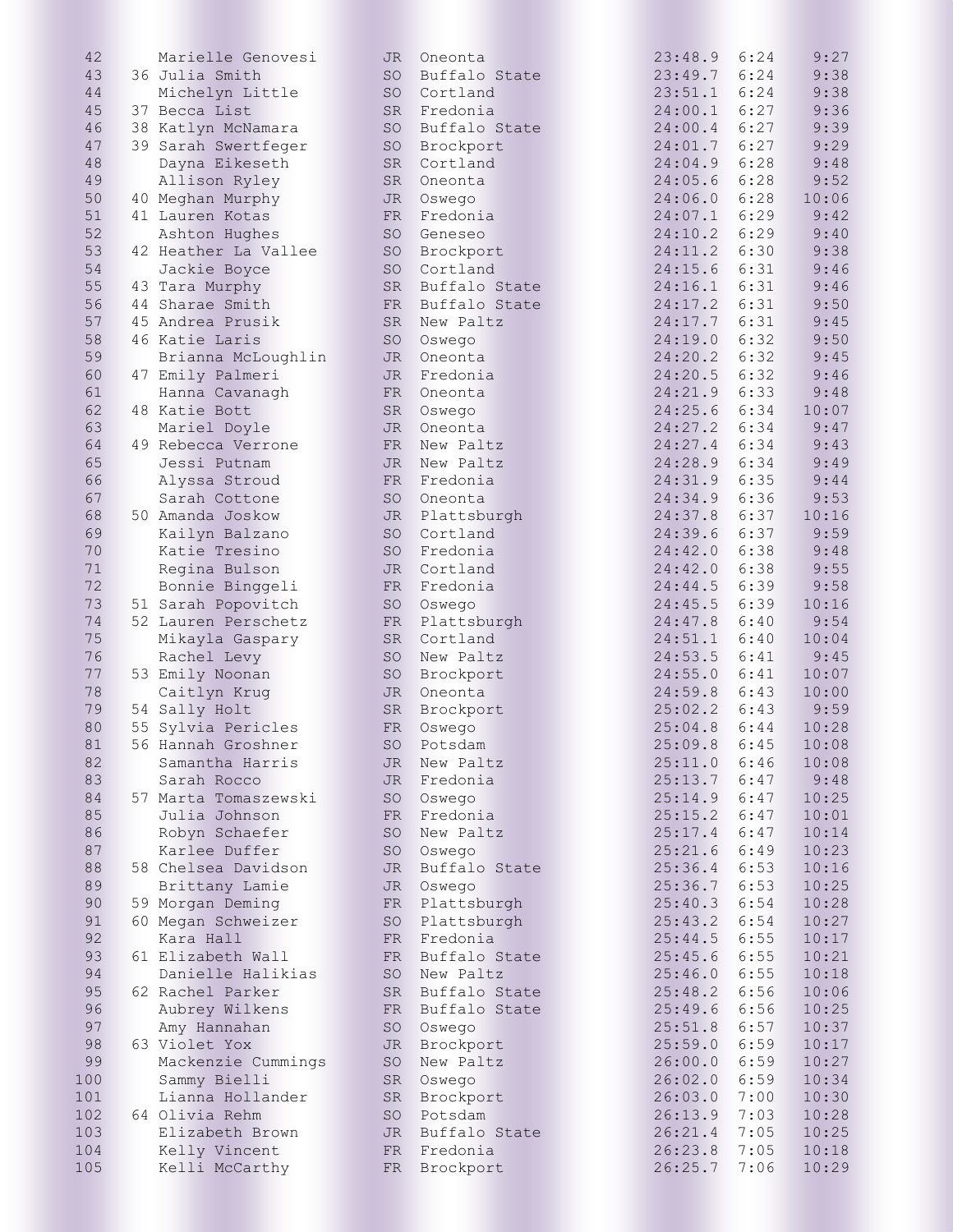| 106 | 65 Tiffani Love      | <b>FR</b> | Plattsburgh | 26:37.4 | 7:09 | 10:48 |
|-----|----------------------|-----------|-------------|---------|------|-------|
| 107 | Noelle Crocetti      | <b>SO</b> | Oswego      | 26:41.1 | 7:10 | 10:54 |
| 108 | Kristin Schnalzer    | FR        | Plattsburgh | 26:45.6 | 7:11 | 10:42 |
| 109 | Grace Ross           | <b>FR</b> | Brockport   | 26:49.5 | 7:12 | 10:35 |
| 110 | Brianna Bessette     | FR        | Plattsburgh | 26:56.7 | 7:14 | 10:49 |
| 111 | Megan Power          | <b>SR</b> | Brockport   | 27:08.9 | 7:17 | 10:58 |
| 112 | Jessie Hughes        | <b>JR</b> | Cortland    | 27:19.5 | 7:20 | 10:05 |
| 113 | Micaela Donabella    | <b>FR</b> | Oswego      | 27:30.4 | 7:23 | 11:04 |
| 114 | Theresa Brown        | <b>FR</b> | Brockport   | 27:46.4 | 7:27 | 10:56 |
| 115 | Nicole Palazzo       | SO        | Oswego      | 27:47.4 | 7:28 | 11:16 |
| 116 | 66 Sarah Howe        | <b>SO</b> | Potsdam     | 29:09.6 | 7:50 | 11:47 |
| 117 | Kelsey McNally       | <b>SO</b> | Plattsburgh | 29:10.5 | 7:50 | 11:50 |
| 118 | Sarah Laporta<br>67  | <b>FR</b> | Potsdam     | 29:43.8 | 7:59 | 11:47 |
| 119 | Hilary Crannage      | SO        | Plattsburgh | 29:50.6 | 8:01 | 11:50 |
| 120 | 68 Carissa Cuccia    | <b>SO</b> | Potsdam     | 30:47.2 | 8:16 | 12:20 |
| 121 | 69 Kinga Kanezura    | <b>SR</b> | Potsdam     | 30:53.0 | 8:17 | 12:32 |
| 122 | Brittany Greene      | <b>FR</b> | Plattsburgh | 31:18.7 | 8:24 | 12:26 |
| 123 | Rebecca Dukett<br>70 | <b>JR</b> | Potsdam     | 31:54.0 | 8:34 | 12:33 |
| 124 | Sara Behuniak        | <b>SR</b> | Potsdam     | 32:36.1 | 8:45 | 13:11 |



## **1. 26 Geneseo** (22:15.7 111:18.2 0:28.4) ======================================== 1 1 Keira Wood JR 22:01.4 2 3 Jackie Huben SO 22:07.8 3 6 Joanna Castrogivanni JR 22:17.0 4 7 Cassie Goodman JR 22:22.2 5 9 Sara Rosenzweig FR 22:29.8 6 (12) Alyssa Knott JR 22:34.7 7 (16) Winny Chen SO 22:42.4 2. 86 Oneonta (22:52.1 114:20.4 1:22.9) ======================================== 1 2 Danielle Kennedy SR 22:06.3 2 15 Mary Kate Bida FR 22:41.8 3 17 Alyssa Drapeau FR 22:47.9 4 22 Jaclyn Masucci JR 23:15.2 5 30 Elizabeth Chichester FR 23:29.2 6 (32) Samantha Wilks FR 23:39.9 7 (33) Rachael Shine FR 23:40.2 **3. 89 Cortland** (22:56.4 114:41.9 0:52.3) ======================================== 1 8 Emily Cotey SR 22:27.6 2 14 Kerri Culhane SO 22:41.2 3 18 Kayla Blomback SO 22:54.4 4 24 Danika Ortiz SO 23:18.8 5 25 Ameena Dye JR 23:19.9 6 (29) Colleen Fischman SR 23:27.5 7 (35) Kelly Bromm JR 23:48.7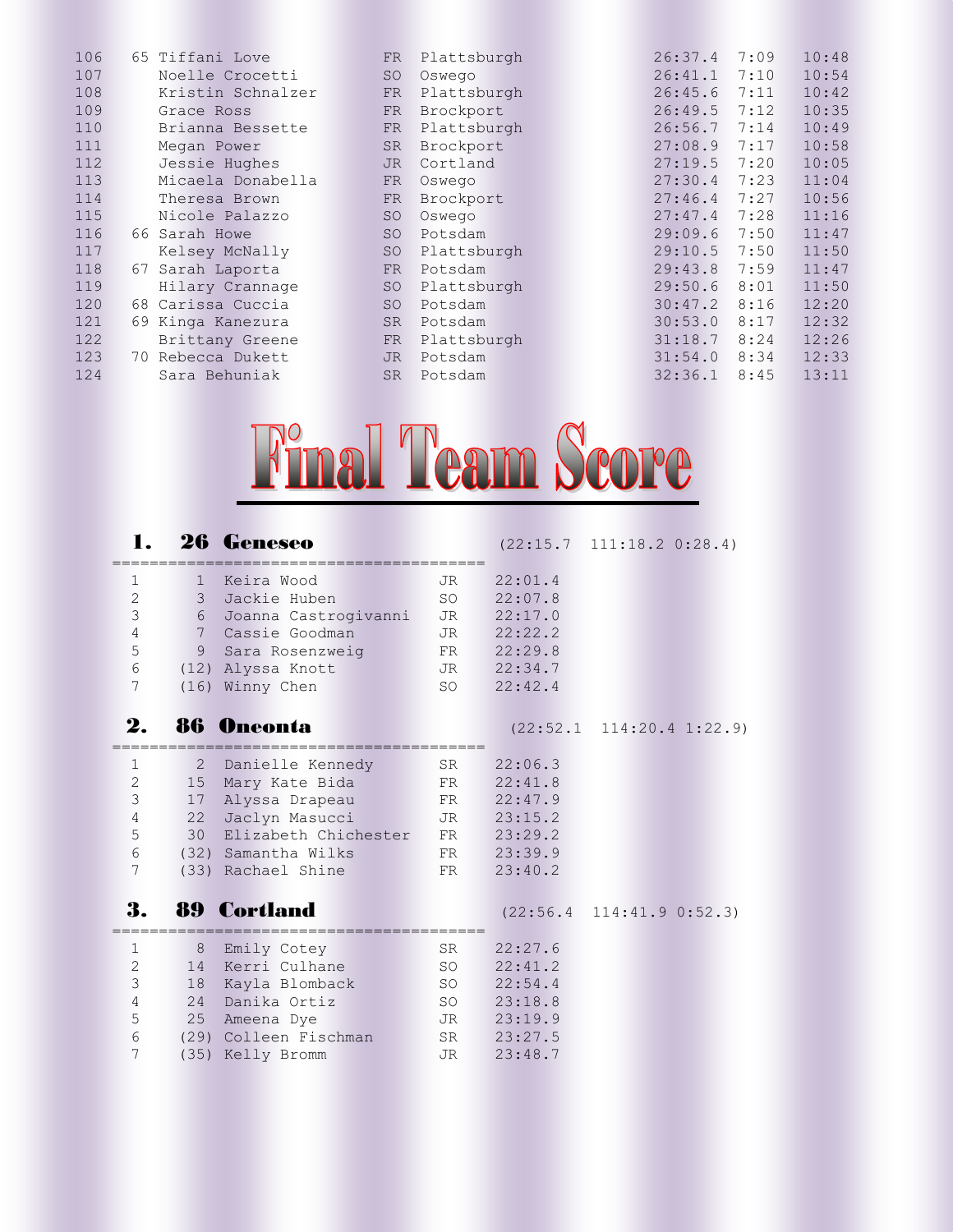| 4.                            |                | <b>105 New Paltz</b>                       |                 |                    | $(23:05.0 \t115:25.0 \t1:05.4)$         |
|-------------------------------|----------------|--------------------------------------------|-----------------|--------------------|-----------------------------------------|
| 1                             | 11             | Amanda Wolfer                              | SR              | 22:31.0            |                                         |
| $\mathbf{2}$                  | 19             | Terisa Woych                               | JR              | 22:58.2            |                                         |
| 3                             | 21             | Taryn Colon                                | FR              | 23:02.8            |                                         |
| $\overline{4}$<br>5           | 23<br>31       | Bridgette Joskow<br>Katie Gantley          | <b>JR</b><br>FR | 23:16.6<br>23:36.4 |                                         |
| $\sqrt{6}$                    |                | (45) Andrea Prusik                         | SR              | 24:17.7            |                                         |
| 7                             |                | (49) Rebecca Verrone                       | FR              | 24:27.4            |                                         |
| 5.                            |                | <b>121 Fredonia</b>                        |                 |                    | $(23:16.1 \quad 116:20.5 \quad 1:29.8)$ |
| 1                             | 10             | Kim Foltz                                  | SR              | 22:30.3            |                                         |
| 2                             | 20             | Amanda Cocchiara                           | JR              | 23:02.6            |                                         |
| 3                             |                | 26 Anna Hourihan                           | SR              | 23:21.9            |                                         |
| $\overline{4}$<br>$\mathsf S$ |                | 28 Alissa Conti<br>37 Becca List           | SR<br>SR        | 23:25.6<br>24:00.1 |                                         |
| 6                             |                | (41) Lauren Kotas                          | FR              | 24:07.1            |                                         |
| 7                             |                | (47) Emily Palmeri                         | JR              | 24:20.5            |                                         |
| 6.                            |                | 165 Brockport                              |                 |                    | $(23:44.1 \quad 118:40.1 \quad 2:45.8)$ |
| 1                             | $\overline{4}$ | Rachel Malone                              | JR              | 22:09.2            |                                         |
| $\mathbf{2}$                  |                | 27 Beth Merritt                            | SO              | 23:23.0            |                                         |
| $\mathfrak{Z}$                |                | 39 Sarah Swertfeger                        | SO              | 24:01.7            |                                         |
| 4<br>5                        | 53             | 42 Heather La Vallee<br>Emily Noonan       | SO<br>SO        | 24:11.2<br>24:55.0 |                                         |
| $6\,$                         |                | (54) Sally Holt                            | SR              | 25:02.2            |                                         |
| 7                             |                | (63) Violet Yox                            | JR              | 25:59.0            |                                         |
|                               |                |                                            |                 |                    |                                         |
| 7.                            |                | 179 Plattsburgh                            |                 | (23:59.7)          | $119:58.2$ $3:25.7$                     |
| 1                             | 5              | Kelley Driscoll                            | SR              | 22:14.6            |                                         |
| 2                             |                | 13 Catherine Ehmann                        | JR              | 22:37.7            |                                         |
| 3                             |                | 50 Amanda Joskow                           | JR              | 24:37.8            |                                         |
| 4                             | 52             | Lauren Perschetz                           | FR              | 24:47.8            |                                         |
| 5<br>$6\overline{6}$          | 59<br>(60)     | Morgan Deming<br>Megan Schweizer           | FR<br>SO        | 25:40.3<br>25:43.2 |                                         |
| 7                             |                | (65) Tiffani Love                          | FR.             | 26:37.4            |                                         |
| 8.                            |                | 219 Buffalo State<br>:==================== |                 | (24:24.0           | 121:59.8 1:46.7                         |
| 1                             | 36             | Julia Smith                                | SO              | 23:49.7            |                                         |
| $\mathbf{2}$                  | 38             | Katlyn McNamara                            | SO              | 24:00.4            |                                         |
| $\mathcal{S}$                 | 43             | Tara Murphy                                | SR              | 24:16.1            |                                         |
| $\overline{4}$                | 44             | Sharae Smith                               | FR              | 24:17.2            |                                         |
| 5<br>$\sqrt{6}$               | 58             | Chelsea Davidson<br>(61) Elizabeth Wall    | JR<br>FR        | 25:36.4<br>25:45.6 |                                         |
| 7                             |                | (62) Rachel Parker                         | SR              | 25:48.2            |                                         |
| 9.                            |                | 219 Oswego                                 |                 | (24:15.5           | $121:17.3$ $1:04.3$                     |
| 1                             | 34             | Emily Yerdon                               | FR              | 23:41.2            |                                         |
| $\mathbf{2}$                  | 40             | Meghan Murphy                              | JR              | 24:06.0            |                                         |
| 3                             | 46             | Katie Laris                                | SO              | 24:19.0            |                                         |
| 4                             | 48             | Katie Bott                                 | SR              | 24:25.6            |                                         |
| 5<br>6                        | 51             | Sarah Popovitch<br>(55) Sylvia Pericles    | SO<br>FR        | 24:45.5<br>25:04.8 |                                         |